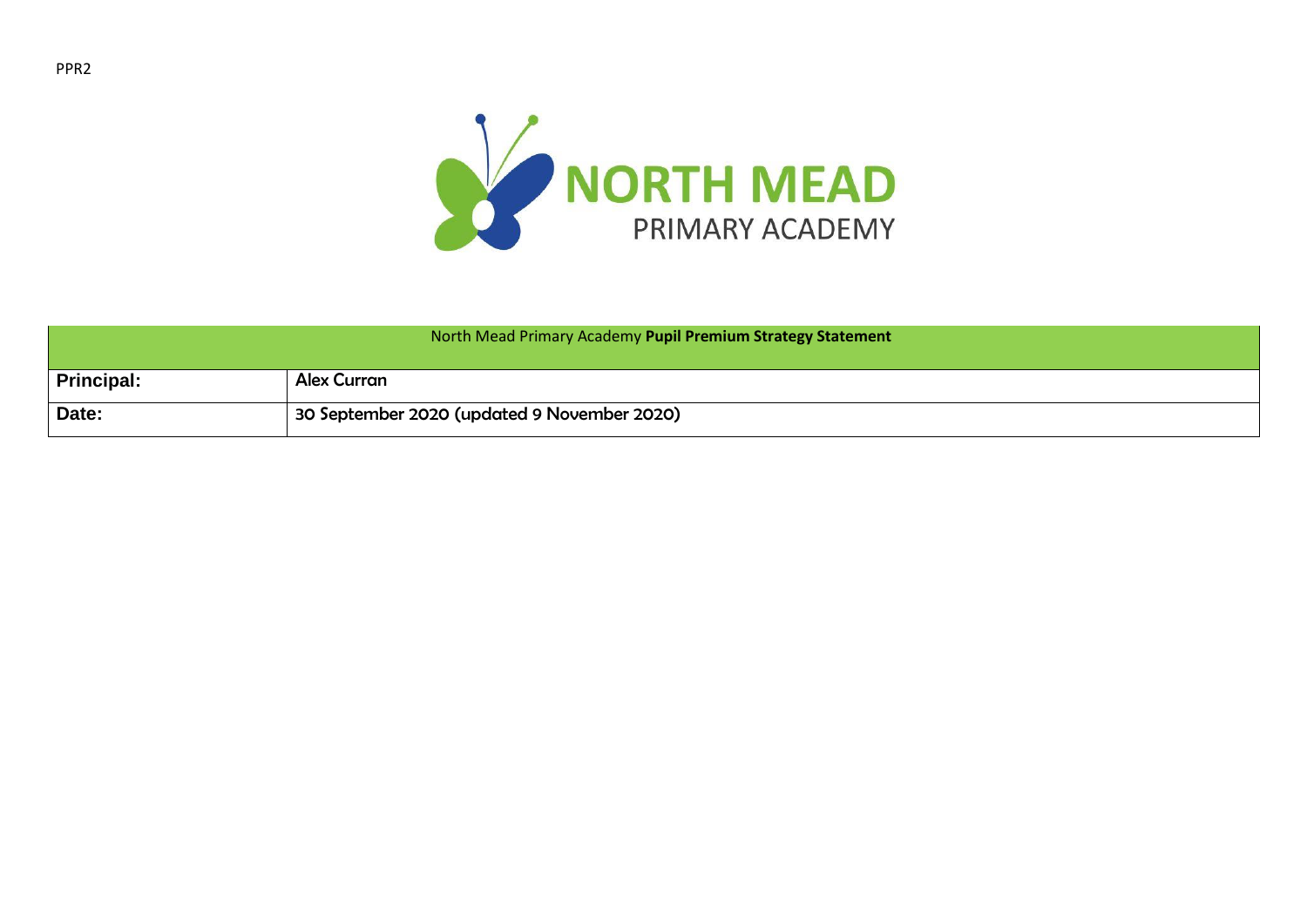|--|

| 1. Summary information           |         |                                  |                                                                           |                                           |                |  |
|----------------------------------|---------|----------------------------------|---------------------------------------------------------------------------|-------------------------------------------|----------------|--|
| <b>School</b>                    |         | North Mead Primary Academy       |                                                                           |                                           |                |  |
| <b>Academic Year</b>             | 2020-21 | <b>Total PP budget</b>           | £191,600<br>(+£10,400 unspent from last year due to<br>lockdown) £20,2000 | Date of most recent<br>external PP Review | 20/09/17       |  |
| <b>Total number of DA pupils</b> | 141     | <b>Proportion of DA children</b> | 32.6%                                                                     | Date for next PP<br><b>Review</b>         | September 2021 |  |

| 2. Current attainment (end of KS2 results 2018-2019)                                                                       |                                                                                                                                                                                                                                                                      |                                      |                                                                                     |  |  |  |  |
|----------------------------------------------------------------------------------------------------------------------------|----------------------------------------------------------------------------------------------------------------------------------------------------------------------------------------------------------------------------------------------------------------------|--------------------------------------|-------------------------------------------------------------------------------------|--|--|--|--|
|                                                                                                                            |                                                                                                                                                                                                                                                                      | Pupils eligible for PP (your school) | Pupils not eligible for PP your school<br>(national average 'other' in<br>brackets) |  |  |  |  |
| 92%<br>77% (71%)<br>% achieving age related or above in reading, writing & maths (or equivalent)                           |                                                                                                                                                                                                                                                                      |                                      |                                                                                     |  |  |  |  |
| % achieving expected standard or above in reading<br>92%<br>77% (78%)                                                      |                                                                                                                                                                                                                                                                      |                                      |                                                                                     |  |  |  |  |
|                                                                                                                            | % achieving expected standard or above in writing<br>92%<br>77% (83%)                                                                                                                                                                                                |                                      |                                                                                     |  |  |  |  |
|                                                                                                                            | % achieving expected standard or above in maths<br>92%<br>77% (84%)                                                                                                                                                                                                  |                                      |                                                                                     |  |  |  |  |
|                                                                                                                            | 3. Barriers to future attainment (for pupils eligible for PP)                                                                                                                                                                                                        |                                      |                                                                                     |  |  |  |  |
|                                                                                                                            | In-school barriers (issues to be addressed in school, such as poor oral language skills)                                                                                                                                                                             |                                      |                                                                                     |  |  |  |  |
| А.                                                                                                                         | The families of children eligible for PP are often unable to afford/access enrichment opportunities, including access to outdoor learning opportunities.                                                                                                             |                                      |                                                                                     |  |  |  |  |
| В.                                                                                                                         | Lack of opportunities at home to rehearse language acquisition and develop basic skills, such as times tables, spellings and reading.                                                                                                                                |                                      |                                                                                     |  |  |  |  |
| A significant number of children come to school without having had breakfast and are not ready to learn effectively.<br>C. |                                                                                                                                                                                                                                                                      |                                      |                                                                                     |  |  |  |  |
| <b>External barriers</b> (issues which also require action outside school, such as low attendance rates)                   |                                                                                                                                                                                                                                                                      |                                      |                                                                                     |  |  |  |  |
| D.                                                                                                                         | 44 children are currently receiving school based family support, 37 of whom are eligible for PP. 2 of these are subject to CP plans, 2 are classed as<br>Children in Need, and a further 3 are accessing early Help. (5 out 7 of these children are eligible for PP) |                                      |                                                                                     |  |  |  |  |
| Ε.                                                                                                                         | The attendance of children eligible for PP is below that of 'other' children at NMPA<br>(for 2019/20 these figures were 94.3% PP, 95.7% non-PP until lockdown in March 2020).                                                                                        |                                      |                                                                                     |  |  |  |  |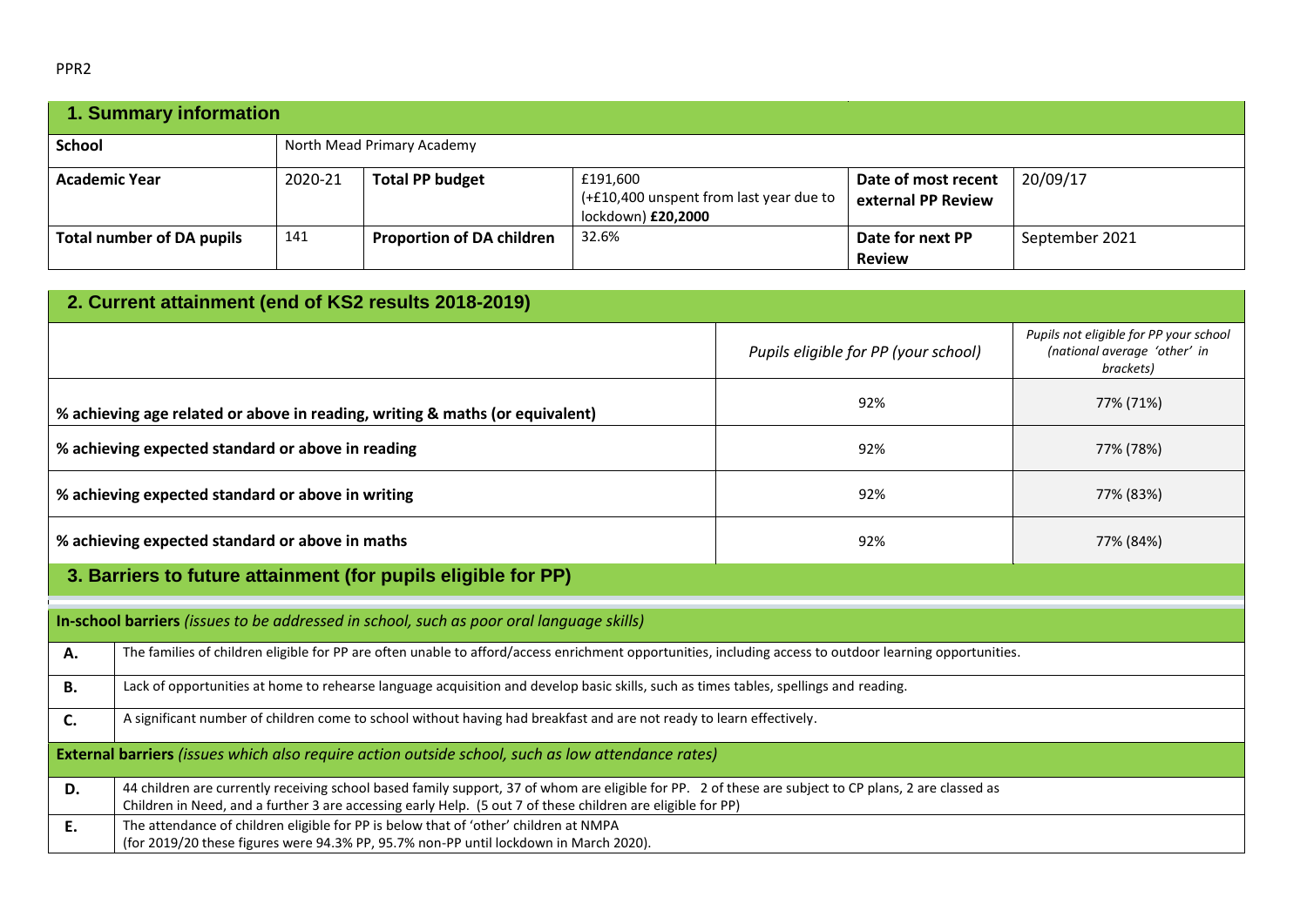|    | 4. Outcomes (Desired outcomes and how they will be measured)                                                                       | <b>Success criteria</b>                                                                                                                       |
|----|------------------------------------------------------------------------------------------------------------------------------------|-----------------------------------------------------------------------------------------------------------------------------------------------|
| А. | Provide enrichment and outdoor learning opportunities for pupils eligible for PP                                                   | All learners have access to at least 3 enrichment activities this year.<br>Outdoor provision improved to enable quality learning experiences. |
| В. | Ensure that the attainment of children eligible for PP is at least in line with that of<br>other children                          | Any in year attainment gaps narrowed<br>End of Key Stage data reflects equality of attainment                                                 |
| C. | Children come to school ready to learn                                                                                             | Every child has access to breakfast every day<br>Number of recorded 'lates' decreases during 2020-21                                          |
| D  | Early engagement with school based family support enables families to be self-<br>sufficient and able to source help independently | Fewer children are subject to child protection plans and other levels of external<br>help                                                     |
|    | Improve attendance and reduce the percentage of persistent absenteeism.                                                            | Gaps are narrowed with national figures for attendance and persistent<br>absenteeism.                                                         |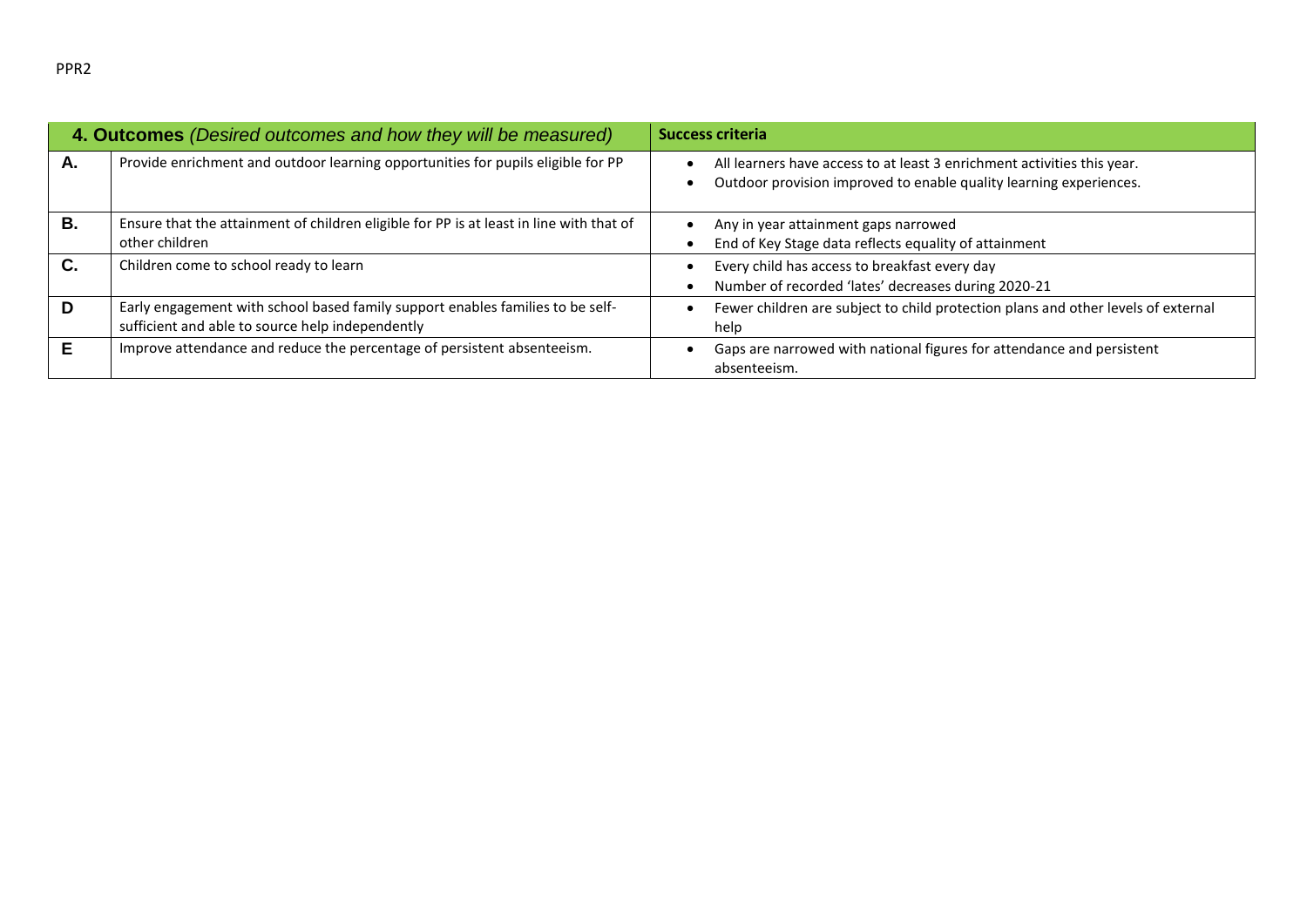|--|--|

| 5. Planned expenditure                                                                               |         |                                                                                                                                                                                                                                                                                                                                                                                                                                                                                                                                                                                                                                                                                                                                                                                                                                                                                                                                                                                                                                                                                                                                                                                                                                                         |                                                                                                                                                                                                                                                                                                                                                             |                                                                                                                                                                                                                                                                      |                                  |                                            |  |
|------------------------------------------------------------------------------------------------------|---------|---------------------------------------------------------------------------------------------------------------------------------------------------------------------------------------------------------------------------------------------------------------------------------------------------------------------------------------------------------------------------------------------------------------------------------------------------------------------------------------------------------------------------------------------------------------------------------------------------------------------------------------------------------------------------------------------------------------------------------------------------------------------------------------------------------------------------------------------------------------------------------------------------------------------------------------------------------------------------------------------------------------------------------------------------------------------------------------------------------------------------------------------------------------------------------------------------------------------------------------------------------|-------------------------------------------------------------------------------------------------------------------------------------------------------------------------------------------------------------------------------------------------------------------------------------------------------------------------------------------------------------|----------------------------------------------------------------------------------------------------------------------------------------------------------------------------------------------------------------------------------------------------------------------|----------------------------------|--------------------------------------------|--|
| Academic year                                                                                        | 2020-21 |                                                                                                                                                                                                                                                                                                                                                                                                                                                                                                                                                                                                                                                                                                                                                                                                                                                                                                                                                                                                                                                                                                                                                                                                                                                         |                                                                                                                                                                                                                                                                                                                                                             |                                                                                                                                                                                                                                                                      |                                  |                                            |  |
| whole school strategies<br>1. Quality of teaching for all                                            |         | The three headings below enable schools to demonstrate how they are using the Pupil Premium to improve classroom pedagogy, provide targeted support and support                                                                                                                                                                                                                                                                                                                                                                                                                                                                                                                                                                                                                                                                                                                                                                                                                                                                                                                                                                                                                                                                                         |                                                                                                                                                                                                                                                                                                                                                             |                                                                                                                                                                                                                                                                      |                                  |                                            |  |
| <b>Desired outcome</b>                                                                               |         | Chosen action / approach                                                                                                                                                                                                                                                                                                                                                                                                                                                                                                                                                                                                                                                                                                                                                                                                                                                                                                                                                                                                                                                                                                                                                                                                                                | What is the evidence<br>and rationale for this<br>choice?                                                                                                                                                                                                                                                                                                   | How will you ensure<br>it is implemented<br>well?                                                                                                                                                                                                                    | <b>Staff</b><br>lead             | When will you<br>review<br>implementation? |  |
| Α<br>Provide enrichment<br>and outdoor<br>learning<br>opportunities for<br>pupils eligible for<br>PP |         | Class teacher released to lead music teaching across the school.<br>This includes instrumental projects that require the children to perform and take<br>part in musical opportunities outside of school. Cost £22,228<br><b>Free Enrichment Opportunities</b><br>Significant enrichment opportunities are planned for all children linked to their<br>new curriculum. Project management carried out by Academy PA, who also<br>ensures equality of access and opportunity. Cost £14,000<br><b>Brownie and Rainbow Units</b><br>Continuing these units following lockdown will provide significant enrichment<br>opportunities that are lacking in the area due to no current units running. The<br>financial contribution by parents will be minimal, and uniforms, activity and<br>subscription costs will be met by school, charitable grants and any available<br>support from Girl Guiding. Cost £2,000<br>Two 'outdoor classrooms' to be developed<br>In school learning will be enriched by providing opportunities to learn outdoors,<br>which is particularly important for those without gardens or access to safe<br>outdoor spaces. Garden area to be redesigned and use of the woodland area to<br>be monitored and promoted. Cost £5,000 | Maximising the<br>opportunities within and<br>outside of the school day<br>for children to develop<br>their spoken English will<br>enable them to access the<br>wider curriculum and<br>enrichment opportunities<br>EEF:<br>Oral language, Moderate<br>impact, very low cost +5<br><b>Collaborative learning,</b><br>Moderate impact, very<br>low cost $+5$ | Pupil Premium review<br>More active<br>conversational input by<br>pupils evident in<br>observations and<br>learning walks.<br>Children displaying<br>more confidence in<br>performance and in<br>different social<br>contexts.<br>Analysis of<br>participation data. | Head of<br>School &<br>Principal | Feb 2021<br>Sept 2021                      |  |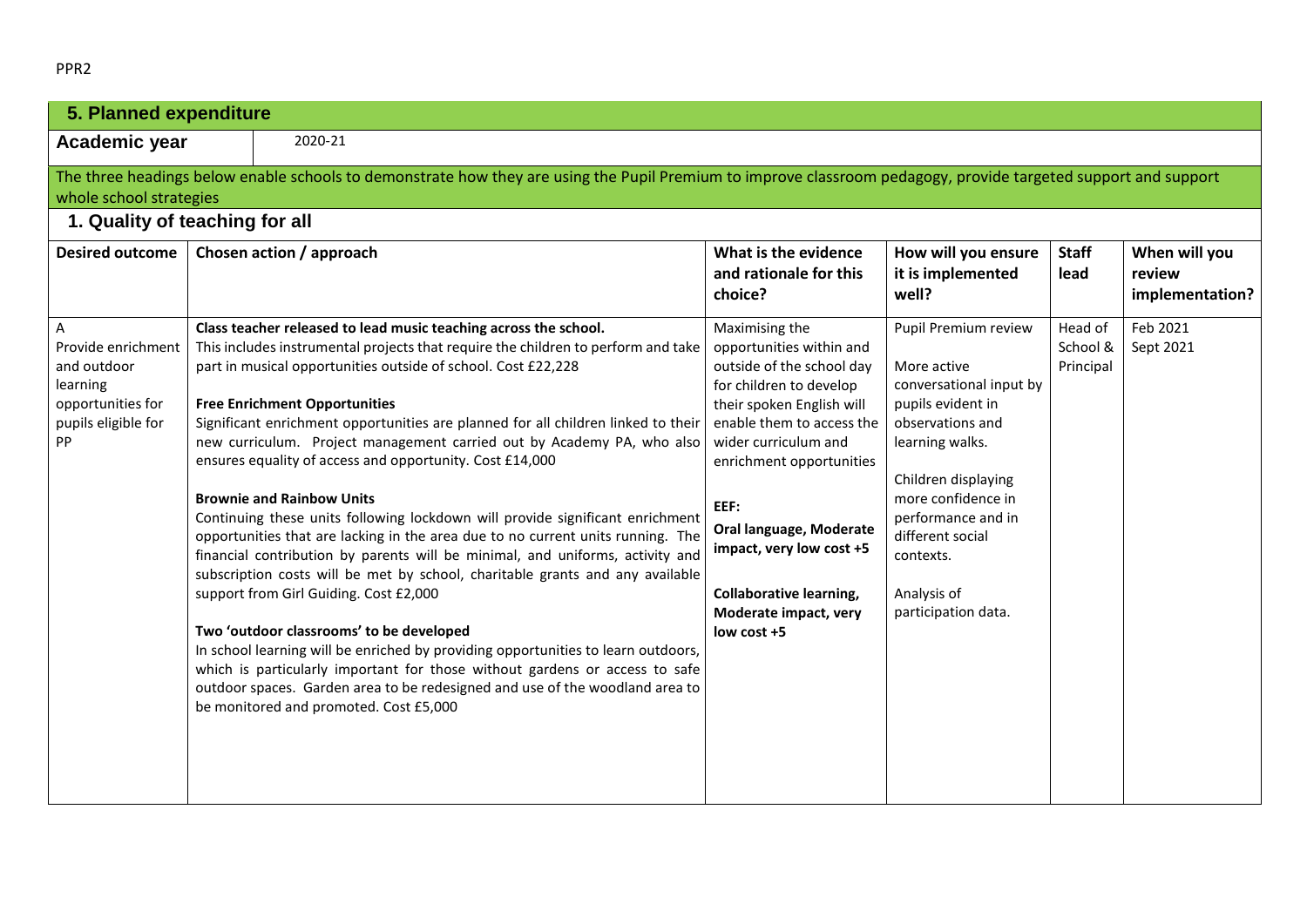| B                      | To enable pupils in year 6 working below age related expectations to   | Impact of smaller class    |
|------------------------|------------------------------------------------------------------------|----------------------------|
| Ensure that the        | achieve age related expectations by the end of the year Year group of  | size in year 6 in previous |
| attainment of          | 60 split into 3 smaller classes of 20 for the whole of the school day. | vears                      |
| children eligible for  | Cost £42,000                                                           | Impact of systems          |
| PP is at least in line | Invest in systems that enable children to work on basic skills both at | previously used before     |
| with that of other     | home and at school (Spelling & handwriting Journals, Maths Journals,   | has contributed to school  |
| children               | Accelerated Reader, Lexia and Times Tables Rock Stars) Cost £8,793     | upward results trajectory  |
|                        | Investment in IT provides access for all. Cost £8,900<br>$\bullet$     | (success of PP attainment  |
|                        | Monitor and increase participation in systems                          | last year)                 |

| ligible for             | Cost £42,000                                                                                                                                                                                                                                                                                                                                                                                                                                                                                                                                                 | Impact of systems                                                                                                                                         | Pupil progress meetings                                                                             |          |  |
|-------------------------|--------------------------------------------------------------------------------------------------------------------------------------------------------------------------------------------------------------------------------------------------------------------------------------------------------------------------------------------------------------------------------------------------------------------------------------------------------------------------------------------------------------------------------------------------------------|-----------------------------------------------------------------------------------------------------------------------------------------------------------|-----------------------------------------------------------------------------------------------------|----------|--|
| ast in line<br>of other | Invest in systems that enable children to work on basic skills both at<br>home and at school (Spelling & handwriting Journals, Maths Journals,<br>Accelerated Reader, Lexia and Times Tables Rock Stars) Cost £8,793<br>Investment in IT provides access for all. Cost £8,900<br>Monitor and increase participation in systems<br>Collect and maintain accurate data (3 data points), analyse and hold<br>pupil performance/progress meetings including a focus on PP children<br>Identify early those children in danger of not hitting the expected levels | previously used before<br>has contributed to schools<br>upward results trajectory<br>(success of PP attainment<br>last year)<br><b>EEF- Collaborative</b> | Class drops ins / work<br>scrutiny / performance<br>management<br>Analysis of<br>participation data |          |  |
|                         | and put intervention in place Cost £44,500<br>Provide standardisation and moderation opportunities for staff<br>Increase the proportion of day to day teaching which is outstanding                                                                                                                                                                                                                                                                                                                                                                          | learning, very low cost,<br>Moderate impact +5<br>EEF-Feedback, High<br>impact, very low cost +8                                                          |                                                                                                     |          |  |
|                         |                                                                                                                                                                                                                                                                                                                                                                                                                                                                                                                                                              |                                                                                                                                                           | <b>Total budgeted cost</b>                                                                          | £147,421 |  |

Pupil premium data

Head of School & Principal

Feb 2021 Sept 2021

report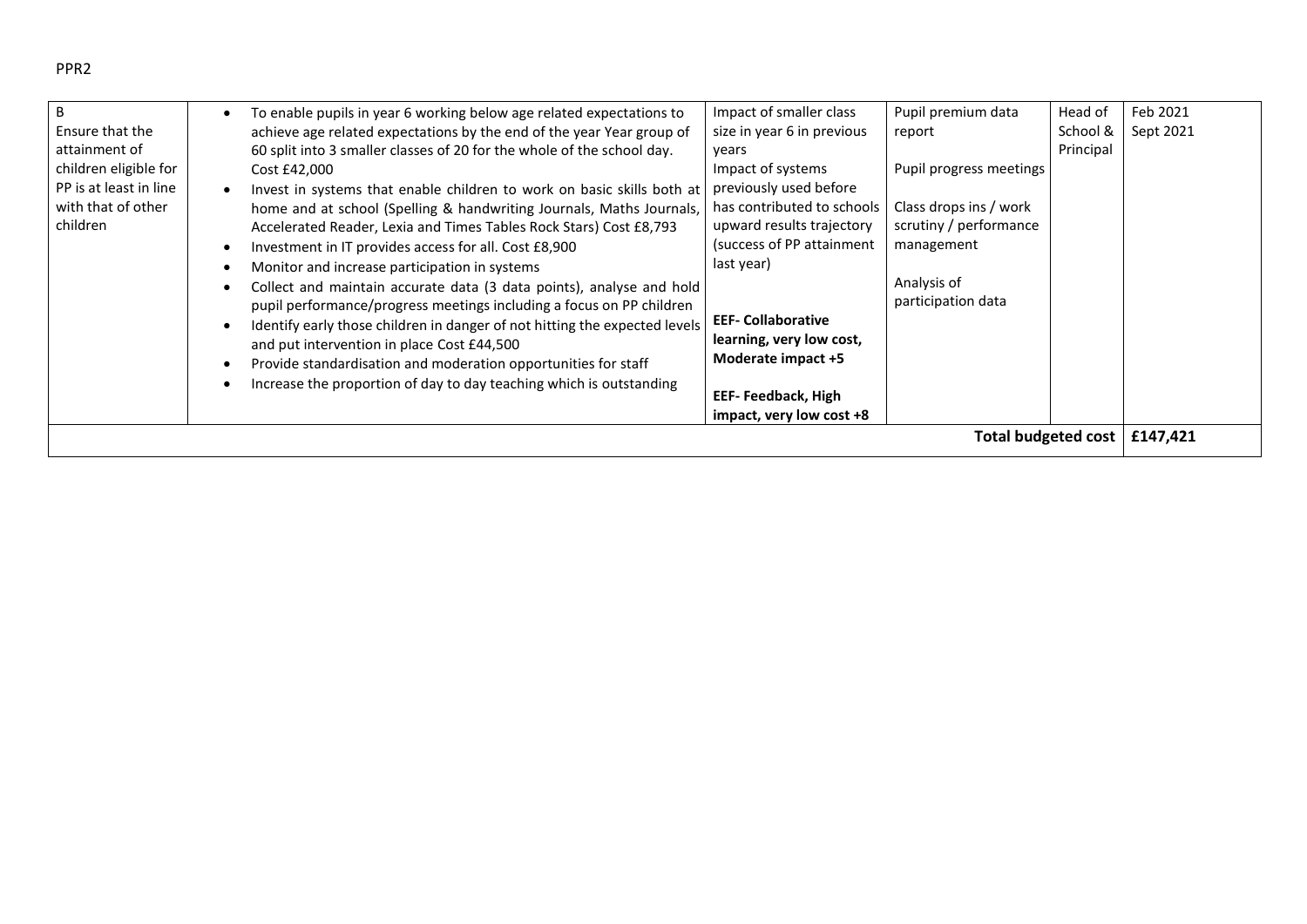| 2. Targeted support                                                                                                                                                                                                                                                                                                                                                                                                                                                                                                                                                                                                                                                                                                                                                                                                                                                                                                                              |                                                                                                                                                                                                                                                                                                                                                 |                                                                                                                                                                                                |                                  |                                            |  |
|--------------------------------------------------------------------------------------------------------------------------------------------------------------------------------------------------------------------------------------------------------------------------------------------------------------------------------------------------------------------------------------------------------------------------------------------------------------------------------------------------------------------------------------------------------------------------------------------------------------------------------------------------------------------------------------------------------------------------------------------------------------------------------------------------------------------------------------------------------------------------------------------------------------------------------------------------|-------------------------------------------------------------------------------------------------------------------------------------------------------------------------------------------------------------------------------------------------------------------------------------------------------------------------------------------------|------------------------------------------------------------------------------------------------------------------------------------------------------------------------------------------------|----------------------------------|--------------------------------------------|--|
| Chosen action / approach                                                                                                                                                                                                                                                                                                                                                                                                                                                                                                                                                                                                                                                                                                                                                                                                                                                                                                                         | What is the evidence<br>and rationale for this<br>choice?                                                                                                                                                                                                                                                                                       | How will you ensure<br>it is implemented<br>well?                                                                                                                                              | <b>Staff</b><br>lead             | When will you<br>review<br>implementation? |  |
| <b>Employ full time Family Support Worker</b><br>$\bullet$<br>Employ part-time bilingual Family Support Worker to support<br>Slovakian Roma speaking families<br>Aim to remove any barriers to learning by empowering parents /<br>carers to make positive changes in their lives for the wellbeing of their<br>family.<br>Build 'non-judgemental' relationships with families<br>$\bullet$<br>Support parents / carers with housing or school applications, attend<br>$\bullet$<br>mental health appointments, signpost to debt management agencies,<br>access food banks, enable charity support applications.<br>Offer tools for parents / carers to improve routines and boundaries at<br>$\bullet$<br>home.<br>Give parents / carers the opportunity to bridge the gap between home<br>$\bullet$<br>with school.<br>Work alongside social workers to provide planned support for children<br>$\bullet$<br>on plans or receiving Early Help. | Family Support worker<br>employment increases<br>the percentage of time<br>that class teachers can<br>spend on learning and<br>teaching.<br>Ensuring that the<br>hierarchy of needs is<br>satisfied ensures that<br>children can better<br>access learning<br>opportunities.<br><b>EEF-Parental</b><br>engagement<br><b>Moderate impact for</b> | Appraisal process<br>CPOMS recording and<br>monitoring & DSL<br>briefings<br>Ongoing CPD external<br>training from LCC or<br>LCSB.<br>Attend DSL forum<br>Multi agency<br>information sharing. | Head of<br>School &<br>Principal | Feb 2021<br>Sept 2021                      |  |
| Continue to:<br>Carry out SLT & EWO meetings for Persistent Absentees and continue<br>to monitor identified children though focus groups and communication<br>strategies<br>Provide incentives for families and regularly review<br>Tailor rewards to children achieving attendance in line with national<br>percentages<br>Allocate Family Support worker time to work with targeted families to<br>$\bullet$<br>improve attendance and punctuality (JH + JNM)<br>Work effectively with the EWO to monitor families that are causing<br>$\bullet$<br>concern and put into place effective actions and strategies                                                                                                                                                                                                                                                                                                                                | School evidence of<br>impact - attendance<br>has risen during the last<br>two years.                                                                                                                                                                                                                                                            | Fortnightly meetings<br>with EWO<br>Weekly analysis of<br>attendance data                                                                                                                      | Principal                        | Feb 2020<br>Sept 2020                      |  |
|                                                                                                                                                                                                                                                                                                                                                                                                                                                                                                                                                                                                                                                                                                                                                                                                                                                                                                                                                  |                                                                                                                                                                                                                                                                                                                                                 | moderate cost, +3                                                                                                                                                                              |                                  |                                            |  |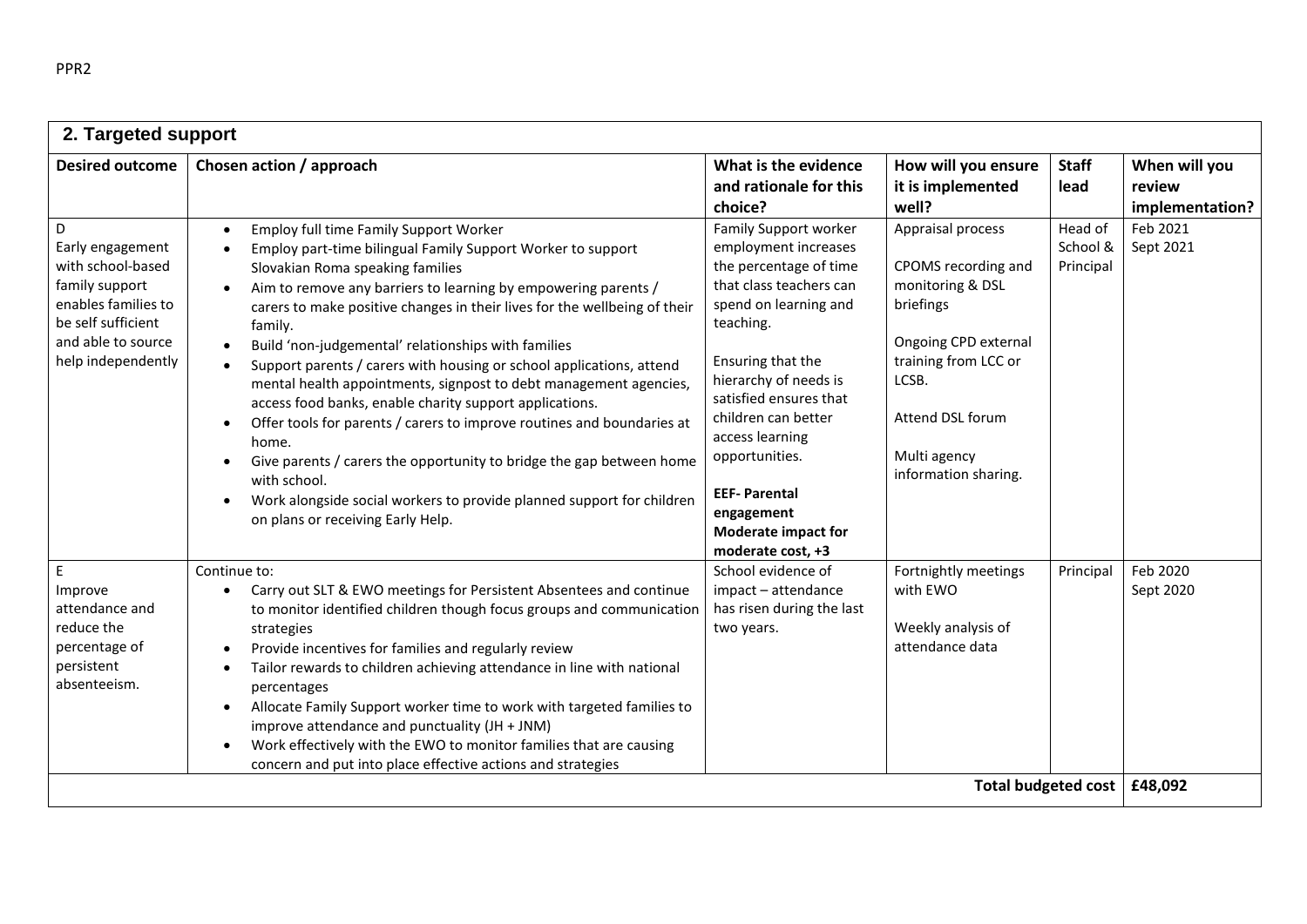| 3. Other approaches                           |                                                                                                                                                                                                                                              |                                                                                                                                                                                                               |                                                                                                                               |                      |                                            |
|-----------------------------------------------|----------------------------------------------------------------------------------------------------------------------------------------------------------------------------------------------------------------------------------------------|---------------------------------------------------------------------------------------------------------------------------------------------------------------------------------------------------------------|-------------------------------------------------------------------------------------------------------------------------------|----------------------|--------------------------------------------|
| <b>Desired outcome</b>                        | Chosen action / approach                                                                                                                                                                                                                     | What is the evidence<br>and rationale for this<br>choice?                                                                                                                                                     | How will you ensure<br>it<br>implemented<br>is<br>well?                                                                       | <b>Staff</b><br>lead | When will you<br>review<br>implementation? |
| Children come to<br>school ready to<br>learn. | Free breakfast provided for every child (Covid risk assessment<br>arrangements mean that this will be offered in individual bubbles)<br>Once Covid risks are reduced, model to return to breakfast being<br>provided via free breakfast club | Provision last year<br>contributed improved<br>attendance figures<br>Attainment data shows<br>sustained improvement<br>Children are more<br>ready to learn when<br>they have had an<br>appropriate breakfast. | Pupil premium review<br>Analysis of attendance<br>data (breakfast club<br>and whole school)<br>SLT visiting breakfast<br>club | KH/<br>Principal     | Feb 2021<br>Sept 2021                      |
|                                               |                                                                                                                                                                                                                                              |                                                                                                                                                                                                               | <b>Total budgeted cost</b>                                                                                                    |                      | £6,487                                     |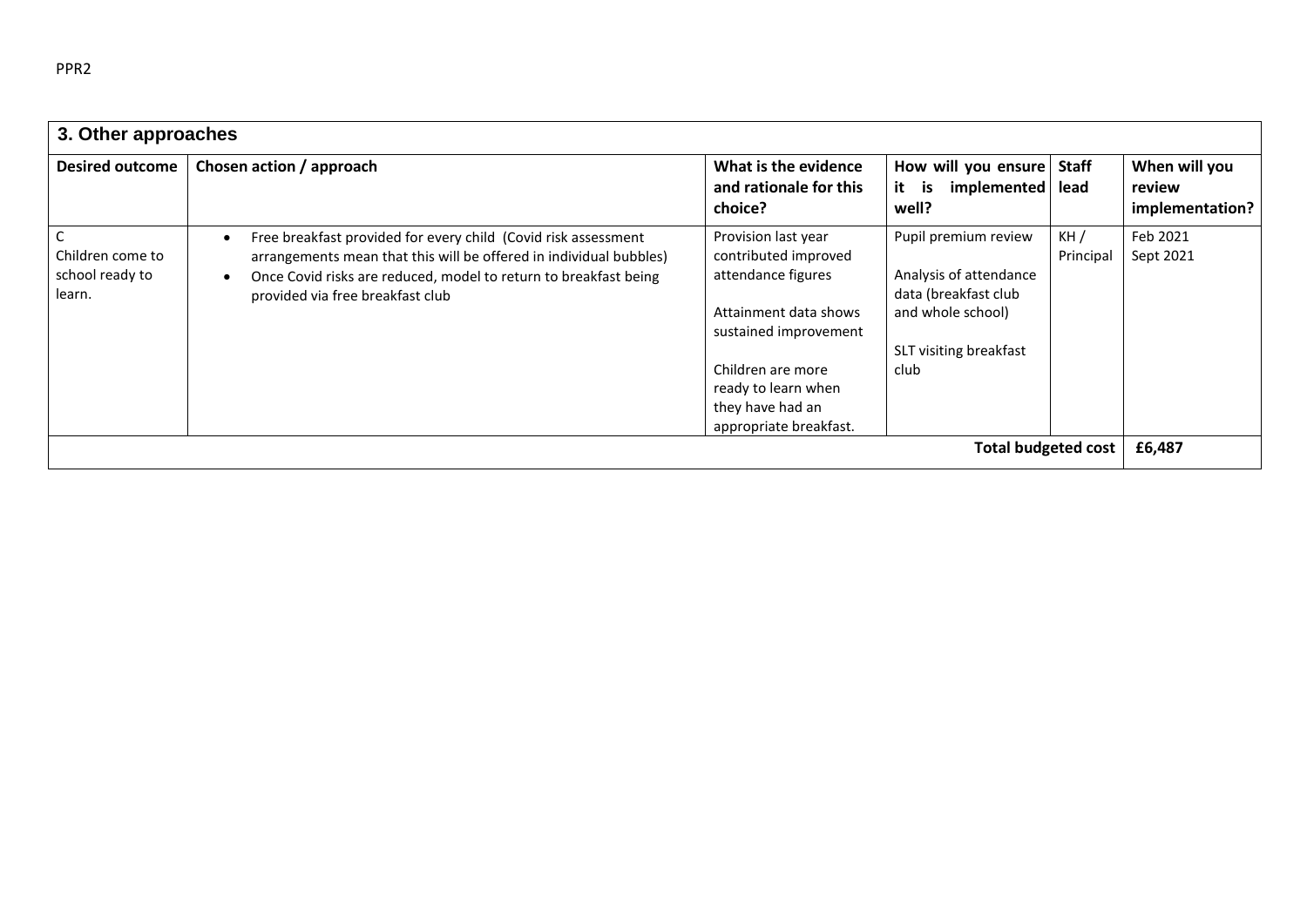| <b>6. Review of expenditure</b>                                                                  |                                                                                                                                                                                                                                                                                                                                                                                                                                                                                                                                                                                                                                                                                                                                                                                                                                                                                                                                                                                                                                                                                                                                                                                                                                                                                                                  |                                                                                                                                                                                                                                                                                                                                                                                                                                                                                                                                                                                                                                                                                                                                                                           |                                                                                                                                                                                                                                                                                                                                                                                                                                                   |  |
|--------------------------------------------------------------------------------------------------|------------------------------------------------------------------------------------------------------------------------------------------------------------------------------------------------------------------------------------------------------------------------------------------------------------------------------------------------------------------------------------------------------------------------------------------------------------------------------------------------------------------------------------------------------------------------------------------------------------------------------------------------------------------------------------------------------------------------------------------------------------------------------------------------------------------------------------------------------------------------------------------------------------------------------------------------------------------------------------------------------------------------------------------------------------------------------------------------------------------------------------------------------------------------------------------------------------------------------------------------------------------------------------------------------------------|---------------------------------------------------------------------------------------------------------------------------------------------------------------------------------------------------------------------------------------------------------------------------------------------------------------------------------------------------------------------------------------------------------------------------------------------------------------------------------------------------------------------------------------------------------------------------------------------------------------------------------------------------------------------------------------------------------------------------------------------------------------------------|---------------------------------------------------------------------------------------------------------------------------------------------------------------------------------------------------------------------------------------------------------------------------------------------------------------------------------------------------------------------------------------------------------------------------------------------------|--|
| Previous Academic Year 2019/20                                                                   |                                                                                                                                                                                                                                                                                                                                                                                                                                                                                                                                                                                                                                                                                                                                                                                                                                                                                                                                                                                                                                                                                                                                                                                                                                                                                                                  |                                                                                                                                                                                                                                                                                                                                                                                                                                                                                                                                                                                                                                                                                                                                                                           | Total Received: £203,349                                                                                                                                                                                                                                                                                                                                                                                                                          |  |
|                                                                                                  | 1. Quality of teaching for all                                                                                                                                                                                                                                                                                                                                                                                                                                                                                                                                                                                                                                                                                                                                                                                                                                                                                                                                                                                                                                                                                                                                                                                                                                                                                   |                                                                                                                                                                                                                                                                                                                                                                                                                                                                                                                                                                                                                                                                                                                                                                           |                                                                                                                                                                                                                                                                                                                                                                                                                                                   |  |
| <b>Desired outcome</b><br>А<br>Provide enrichment<br>opportunities for pupils<br>eligible for PP | Chosen action / approach<br><b>Free After School Clubs</b><br>A variety of free clubs are on offer, for example: baking, football,<br>ICT, art, sewing, running, dance, etc. All clubs focus on the<br>development of social skills including communication. Principles<br>promoted within the classroom e.g. active listening are also<br>promoted within clubs. Key vocabulary is used and reinforced,<br>linked to the subjects being covered. Children can engage with<br>others that speak the same first language as themselves, thus<br>gaining confidence in their ability at school and their learning of<br>English. Cost £18,000<br>Class teacher released to lead music teaching across the school.<br>This includes instrumental projects that require the children to<br>perform and take part in musical opportunities outside of school.<br>Cost £20,000<br><b>Free Enrichment Trips</b><br>Significant enrichment opportunities are planned for all children<br>linked to their new curriculum. Project management carried out<br>by Academy PA, who also ensures equality of access and<br>opportunity. Cost £20,000<br><b>Brownie and Rainbow Units</b><br>Establishing these units will provide significant enrichment<br>opportunities that are lacking in the area due to no current units | Estimated impact: Did you meet the<br>success criteria? Include impact on<br>pupils not eligible for PP, if appropriate.<br>Club participation for children eligible for PP<br>increased compared with previous year. Over<br>50% of attendees were eligible for PP.<br>Expert music tuition by released teacher<br>continues to improve the quality of tuition<br>and progress made by children.<br>Every child accessed at least 3 significant<br>enrichment opportunities which impacted<br>positively on our attainment data<br>NB full budget was not used due to lockdown,<br>leading to £10,400 being carried forward into<br>the 20/21 pupil premium strategy.<br>Brownie and Rainbow units established and<br>providing much needed enrichment<br>opportunities. | <b>Lessons learned</b><br>(and whether you will continue with this<br>approach)<br>Music teaching needs to continue but is<br>difficult to manage alongside a class<br>responsibility - explore other ways of enabling<br>the specialist teaching.<br>More volunteers needed for Rainbow and<br>Brownie units.<br>Enrichment expenditure used well and has<br>had a considerable impact on outcomes for<br>children - approaches to be continued. |  |
|                                                                                                  | running. The financial contribution by parents will be minimal,<br>and uniforms, activity and subscription costs will be met by<br>school, charitable grants and any available support from Girl<br>Guiding.<br>Cost £2,000                                                                                                                                                                                                                                                                                                                                                                                                                                                                                                                                                                                                                                                                                                                                                                                                                                                                                                                                                                                                                                                                                      |                                                                                                                                                                                                                                                                                                                                                                                                                                                                                                                                                                                                                                                                                                                                                                           |                                                                                                                                                                                                                                                                                                                                                                                                                                                   |  |

PPR2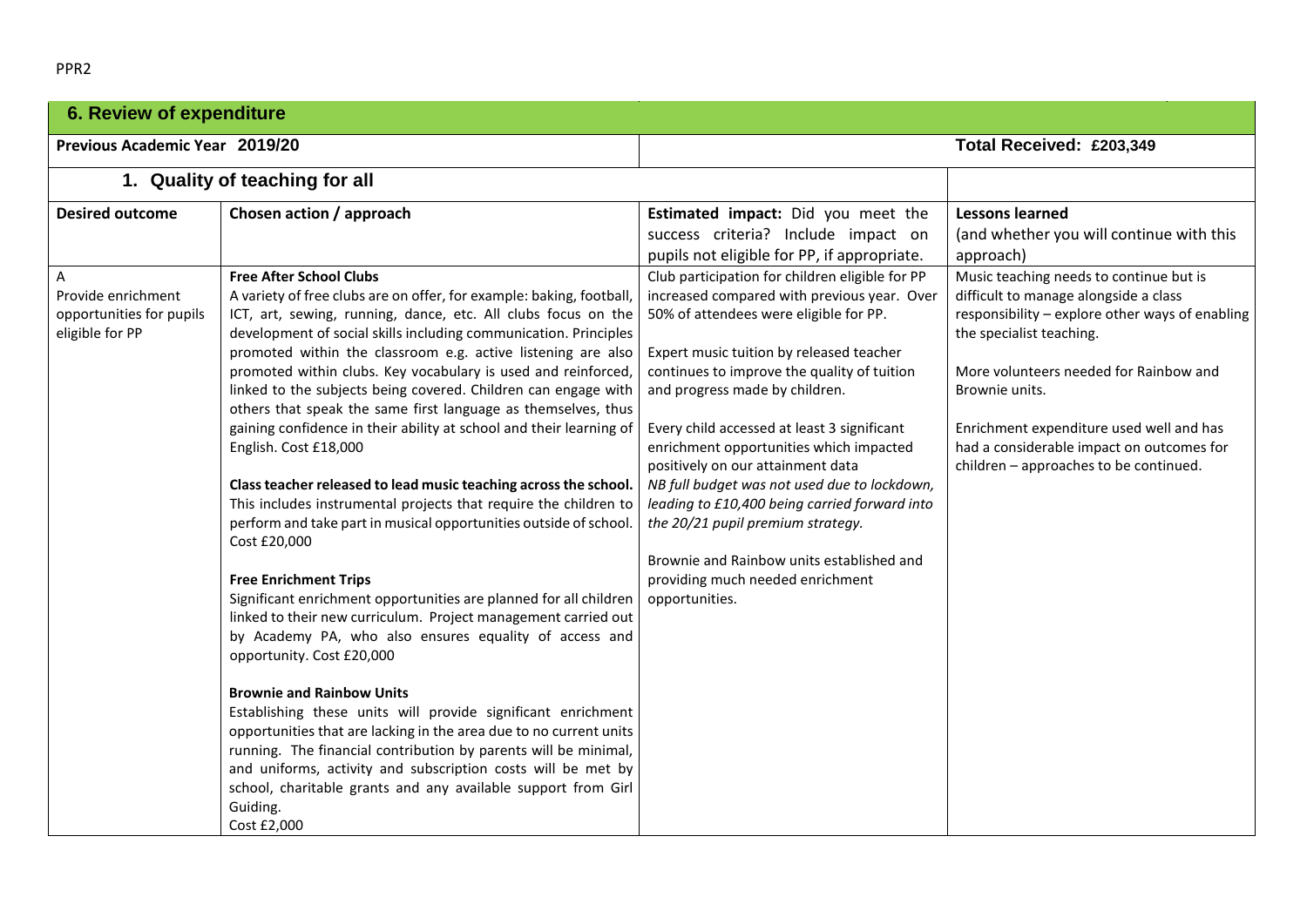## PPR2

| В<br>Improve the attainment<br>of children eligible for PP<br>in years 2, 4 & 5. | Invest in systems that enable children to work on basic<br>skills both at home and at school (Spelling &<br>handwriting Journals, Maths Journals, Accelerated<br>Reader and Times Tables Rock Stars)<br>Monitor and increase participation in systems<br>Collect and maintain accurate data (3 data points),<br>analyse and hold pupil performance/progress meetings<br>including a focus on PP children<br>Identify early those children in danger of not hitting the<br>expected levels and put intervention in place (focus in<br>years 2, 4 & 5)<br>Provide standardisation and moderation opportunities<br>for staff<br>Increase the proportion of day to day teaching which is<br>outstanding<br>Cost £88,000 | Attainment:<br>End of key stage data shows that we have<br>closed the gaps between the attainment of DA<br>and non DA pupils by the time they leave<br>Primary school. Attainment of DA learners at<br>NMPA was much better than that of non DA<br>learners in 2020.<br>Gaps narrowed between DA and non DA<br>learners in identified year groups. | Assessment, pupil progress and intervention<br>arrangements will continue.<br>Smaller teaching groups in Year 6 to continue<br>due to significant impact. |
|----------------------------------------------------------------------------------|---------------------------------------------------------------------------------------------------------------------------------------------------------------------------------------------------------------------------------------------------------------------------------------------------------------------------------------------------------------------------------------------------------------------------------------------------------------------------------------------------------------------------------------------------------------------------------------------------------------------------------------------------------------------------------------------------------------------|----------------------------------------------------------------------------------------------------------------------------------------------------------------------------------------------------------------------------------------------------------------------------------------------------------------------------------------------------|-----------------------------------------------------------------------------------------------------------------------------------------------------------|
|----------------------------------------------------------------------------------|---------------------------------------------------------------------------------------------------------------------------------------------------------------------------------------------------------------------------------------------------------------------------------------------------------------------------------------------------------------------------------------------------------------------------------------------------------------------------------------------------------------------------------------------------------------------------------------------------------------------------------------------------------------------------------------------------------------------|----------------------------------------------------------------------------------------------------------------------------------------------------------------------------------------------------------------------------------------------------------------------------------------------------------------------------------------------------|-----------------------------------------------------------------------------------------------------------------------------------------------------------|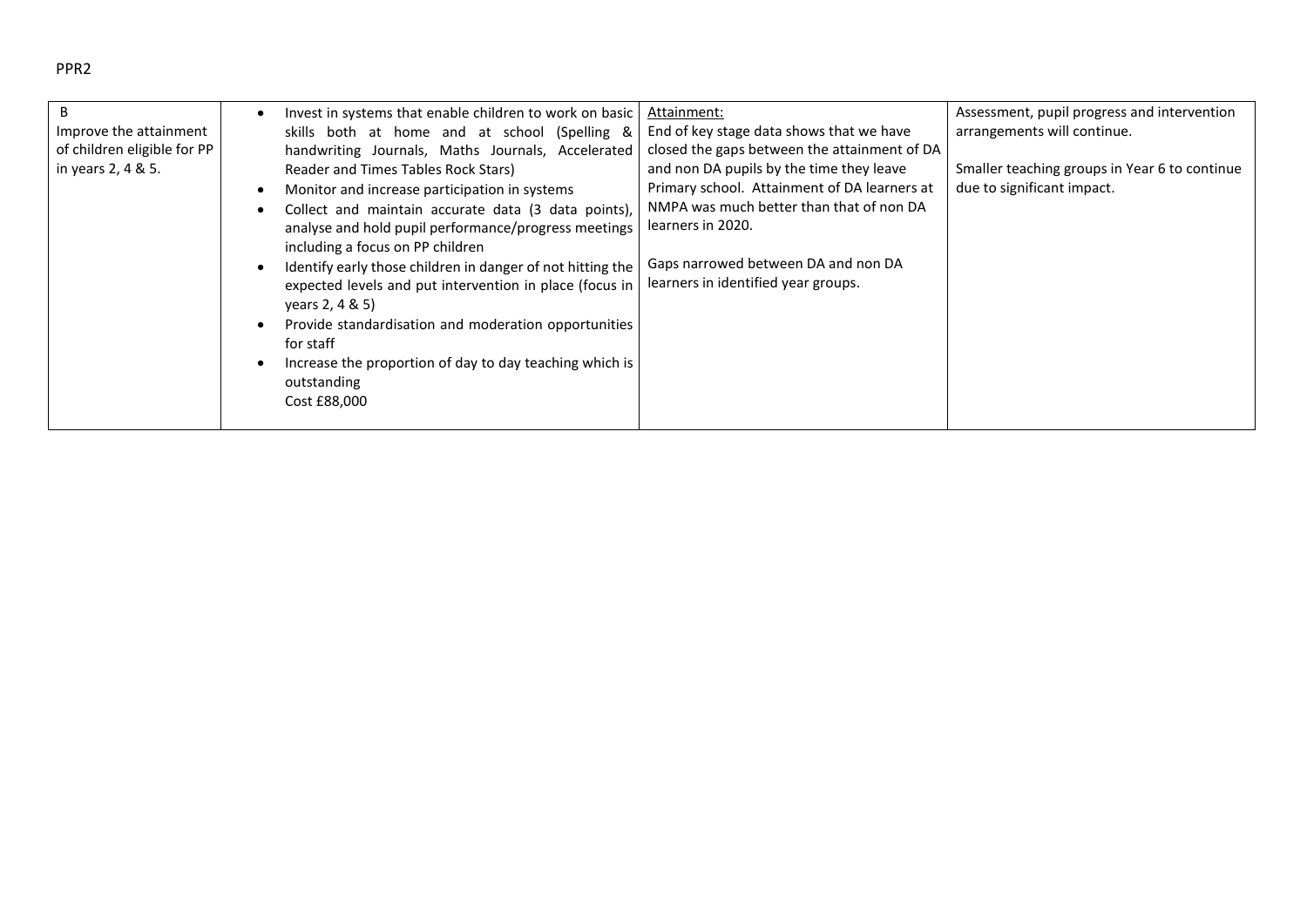| 2. Targeted Support                                                                                                         |                                                                                                                                                                                                                                                                                                                                                                                                                                                                                                                                                                                                                                                                                                                                                                                                                                                       |                                                                                                                                                                                                                                                         |                                                                                                                                                                                                      |  |  |
|-----------------------------------------------------------------------------------------------------------------------------|-------------------------------------------------------------------------------------------------------------------------------------------------------------------------------------------------------------------------------------------------------------------------------------------------------------------------------------------------------------------------------------------------------------------------------------------------------------------------------------------------------------------------------------------------------------------------------------------------------------------------------------------------------------------------------------------------------------------------------------------------------------------------------------------------------------------------------------------------------|---------------------------------------------------------------------------------------------------------------------------------------------------------------------------------------------------------------------------------------------------------|------------------------------------------------------------------------------------------------------------------------------------------------------------------------------------------------------|--|--|
| <b>Desired outcome</b>                                                                                                      | Chosen action / approach                                                                                                                                                                                                                                                                                                                                                                                                                                                                                                                                                                                                                                                                                                                                                                                                                              | Estimated impact: Did you meet the success<br>criteria? Include impact on pupils not eligible for<br>PP, if appropriate.                                                                                                                                | <b>Lessons learned</b><br>(and whether you will continue with this<br>approach)                                                                                                                      |  |  |
| D<br>Early engagement with<br>school based family<br>support leading to fewer<br>children needing child<br>protection plans | Employ full time Family Support Worker<br>Aim to remove any barriers to learning by<br>$\bullet$<br>empowering parents / carers to make positive<br>changes in their lives for the wellbeing of their<br>family.<br>Build 'non-judgemental' relationships with<br>$\bullet$<br>families<br>Support parents / carers with housing or<br>$\bullet$<br>school applications, attend mental health<br>appointments, signpost to debt management<br>agencies, access food banks, enable charity<br>support applications.<br>Offer tools for parents / carers to improve<br>$\bullet$<br>routines and boundaries at home.<br>Give parents / carers the opportunity to<br>$\bullet$<br>bridge the gap between home with school.<br>Work alongside social workers to provide<br>$\bullet$<br>planned support for children on plans or<br>receiving Early Help. | Excellent relationships have continued to build<br>between our family support worker and<br>parents/community/ outside agencies.<br>Child protection plans stepped down (new CP plans in<br>Sept 2020 relate to new cases)                              | Continue with Family Support systems - they<br>are essential for removing barriers to learning.<br>Bilingual TA now undertakes aspects of the<br>FSW role for Roma & Slovakian speaking<br>families. |  |  |
| E<br>Improve attendance and<br>reduce the percentage<br>of persistent<br>absenteeism.                                       | Continue to:<br>Carry out SLT meetings for Persistent<br>$\bullet$<br>Absentees and continue to monitor identified<br>children though focus groups and<br>communication strategies<br>Provide incentives for families and regularly<br>$\bullet$<br>review<br>Tailor rewards to children achieving<br>$\bullet$<br>attendance in line with national percentages<br>Allocate Family Support worker time to work<br>$\bullet$<br>with targeted families to improve attendance<br>and punctuality                                                                                                                                                                                                                                                                                                                                                        | Attendance improved from 94.8% in 2017-18 to 95% in<br>2018-19 and to 95.2% in 2019-20.<br>NB attendance figures only noted until the start of<br>lockdown due to Covid 19 in March 2020.<br>Persistent absence rose in 2019-20 up until March<br>2020. | Attendance 'offer' to continue within the<br>difficult context of Covid.<br>Reducing persistent absenteeism will be the<br>main focus of work when circumstances allow.                              |  |  |